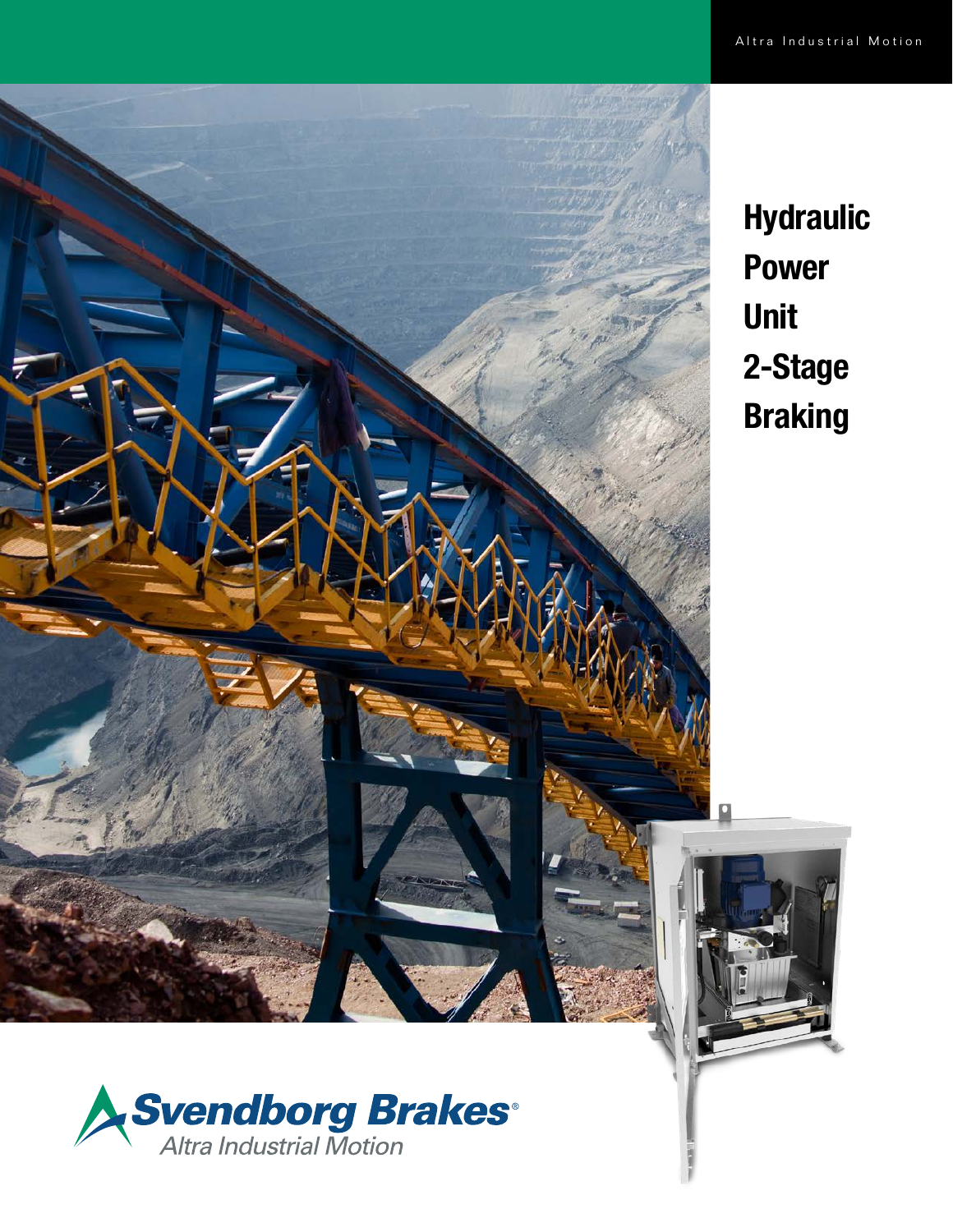# WHERE TO USE

|

The 2-stage hydraulic power unit provide a 2-stage controlled braking sequence for use with hydraulic fail-safe spring applied disc brakes. The 2-stage braking sequence is used to prevent a hard braking sequence, which in worst case can cause too high stress on the mechanical parts, or unwanted wear of the system through uncontrolled braking.

# BRAKING PERFORMANCE

During opening of the brakes the pressure is build up and thereby opening the brake(s). The first stage of the braking sequence is dumping the pressure to the correct pressure and after the 2-stage braking time the pressure is smoothly reduced and thereby increasing the braking torque.



# FUNCTIONAL DESCRIPTION

## Operation (Not Braking)

Electrical power is connected to the electrical motor and the solenoid valve(s) is/are energized. The braking valve(s) is/are closed and block the connection to tank. The hydraulic pressure is built up and disengages the brake and charges the accumulator.

The electrical power is disconnected from the motor by means of the motor pressure switch. The braking valve(s) is/are constantly energized. If the pressure is decreasing to the lower set point for motor pressure switch the motor will restart and increase the pressure again.

### Applying the Brake with Controlled Braking Torque

The electrical power is disconnected to the braking valve(s) and motor. The hydraulic oil pressure is released to the tank through the counter pressure valve(s) and the throttle valve(s), resulting in a constant reduced braking torque (MT%).

The reduced braking time is set by the flow control valve by bleeding the oil from the accumulator slowly through the flow control valve, maintaining a constant pressure in the brakes. When the accumulator is fully discharged the pressure in the brake will go to zero, and full braking torque is applied.

The constant brake torque and braking time is pre-set from factory as specified or if not specified set to 50% (MT%) of maximum torque and approximately 10sec stopping time (Δt).

### Operation in Case of Power Failure

In case of power failure the brakes will be applied as described in the section: Applying the brake with controlled braking torque.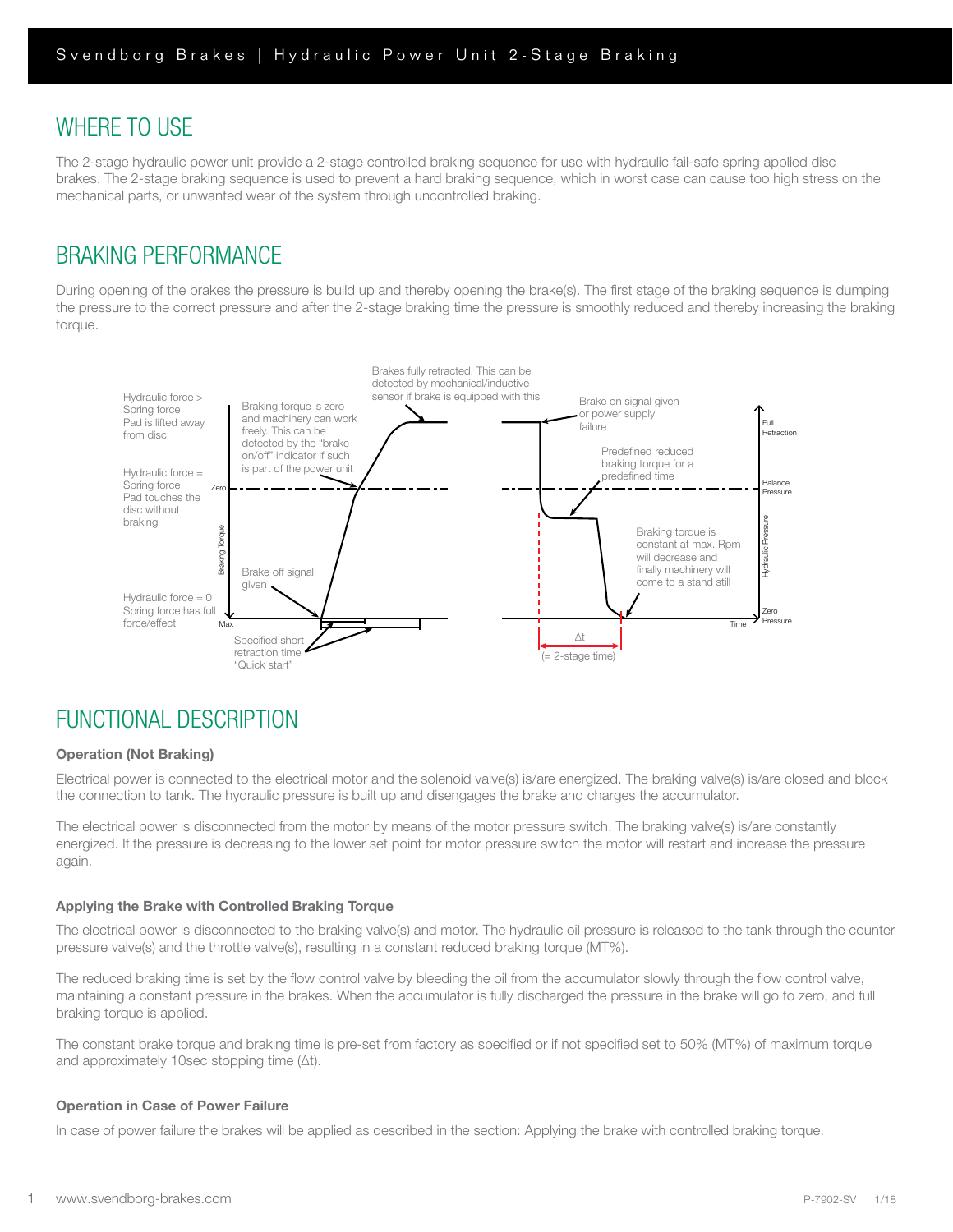

# **FEATURES**

The hydraulic power unit is available in two versions; a basic (single dump) and a premium (dual dump) with cabinet / enclosure with various options and accessories.

The junction box / terminal box is mounted internally in the upper left hand side. Cable entry is in left hand side with removable entry plate in brass. The cabinet door is hinged either left hand or right hand side. The pressure connection / bulkhead (JIC as standard / Ermeto fitting 10L as optional) is mounted in left hand side but can be mounted in the right hand side or in the bottom as well.

## 2-Stage Braking Special Features

- Single return line / dump (Basic) or Dual return lines / dump for redundancy (Premium)
- Counter pressure valve(s) and throttle valve(s)
- Equipped with hand pump for manual release of brake
- Inline high pressure filter
- LED's on solenoids
- Test point for readout / bleeding of manifold
- Pressure switch either electronic or mechanical type
- Level & temperature switch in tank
- Pressure gauge mounted on test point (minimess) hose inside cabinet
- Stainless steel enclosure mounted on bracket with vibration dampers
- Enclosure door with cam lock with double bit as standard or upgraded with stainless pad-lockable swing handle (optional)
- Removable drip tray to capture spills
- HPU can be mounted on slides for easy maintenance (optional)
- Sun roof / dirt cover 30° (optional)



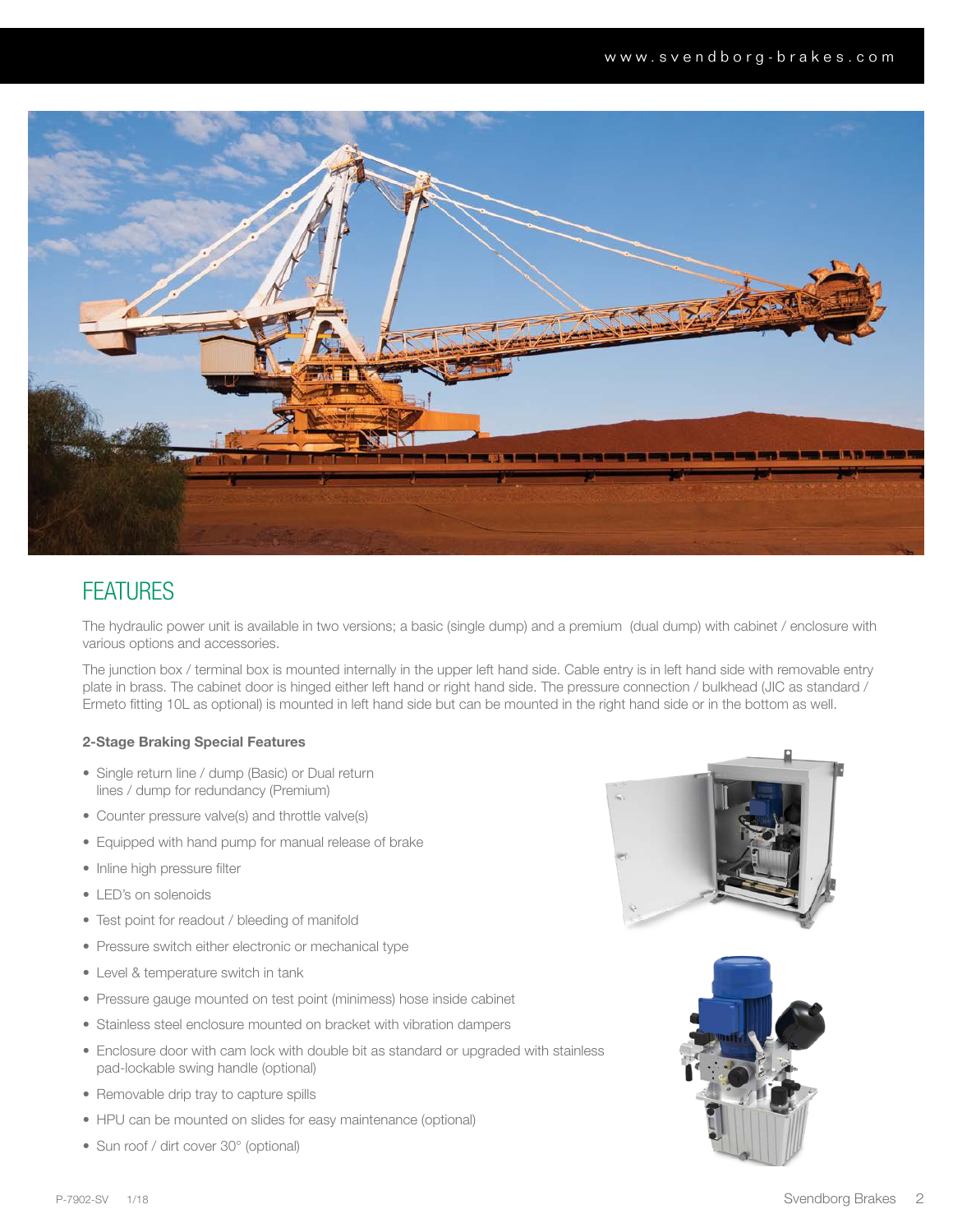# HYDRAULIC DIAGRAM

The schematics illustrates the difference between basic (single return) & premium (double return). The additional circuit on the premium version is marked with red in the below image.

The motor pressure switch can either be mechanical type (2 switches) or electronic type (IFM) (1 switch) – here shown as electronic type.

# Basic Version: Single Dump / Single Return Line



# Premium Version: Double Dump / Dual Return Line

Red area indicates additional circuit for redundant return/dump

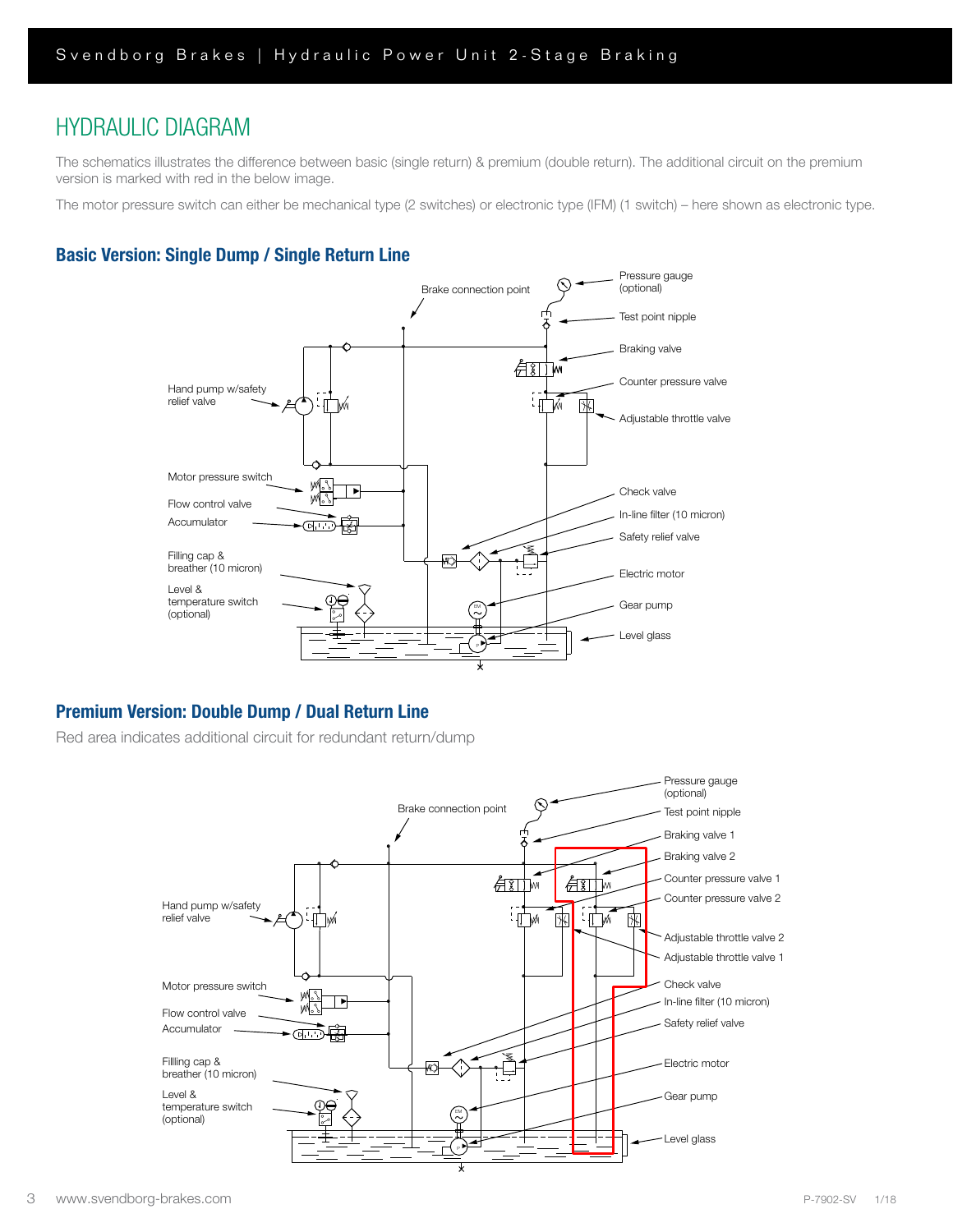# ELECTRICAL DIAGRAM / SCHEMATIC

The electrical components on the hydraulic power unit – excluding the motor - are prewired to the junction box.

The motor supply wire and motor starter is not part of the unit and must be provided locally.

The connection from installation to junction box and motor is to be made through the removable brass entry plate in the left hand side and must be made during installation. It is not normal to connect the brake indicators though the junction box on the unit.

The electrical diagram / schematic vary according to the selections made (basic / premium / mechanical or electronic pressure switch) – below two typical schematics

## Premium Version (Redundant Valves) with IFM Pressure Switch:



## Premium Version (Redundant Valves) with Mechanical Pressure Switch:

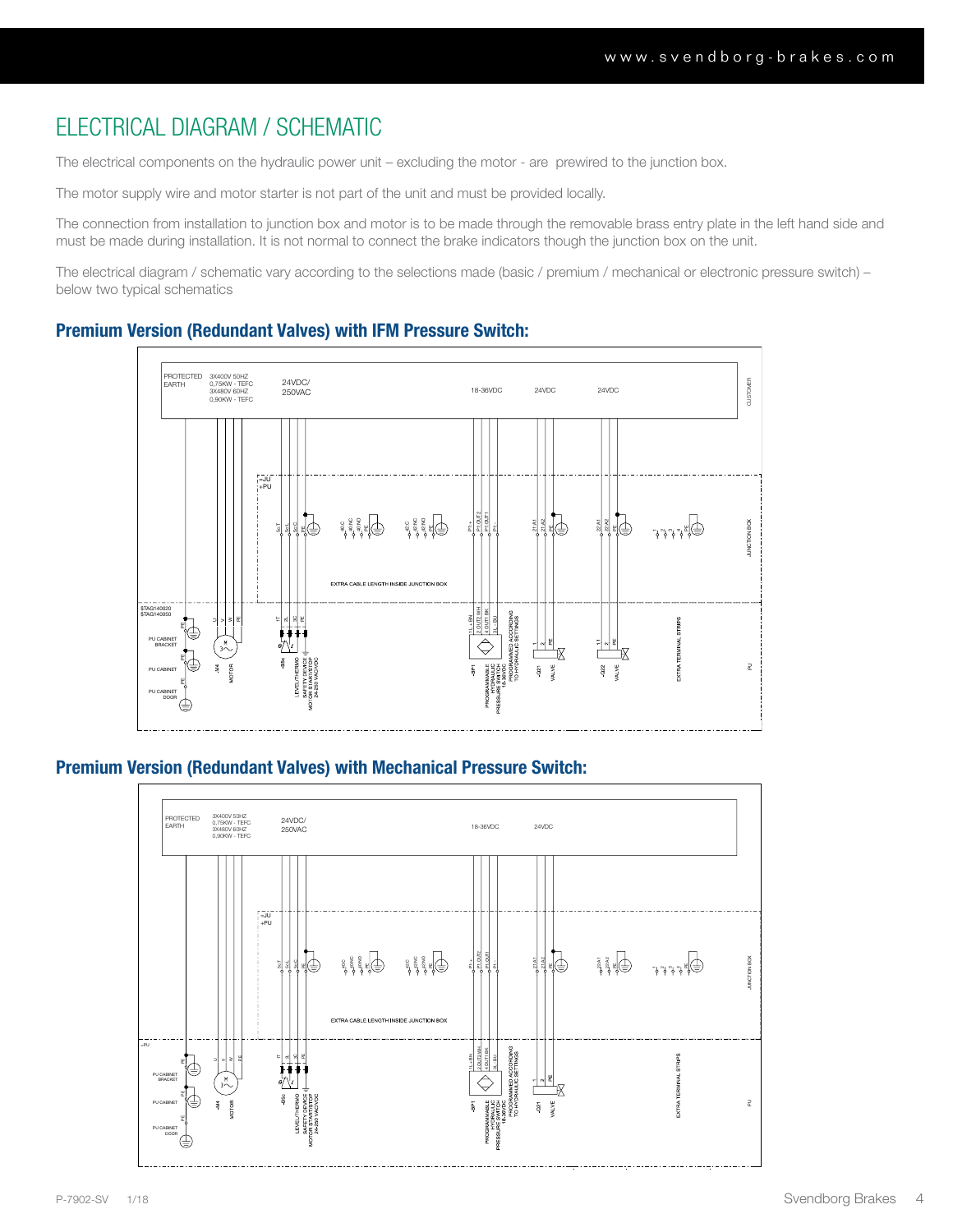# **Component List** (Quantities depend on configuration)

| Valves / Coil              | Directional poppet valve 2/2 & coil 21W (1x or 2x) - Hydac                                                                                   |                                                                              |  |  |
|----------------------------|----------------------------------------------------------------------------------------------------------------------------------------------|------------------------------------------------------------------------------|--|--|
| Pressure switch            | Electronic sensor (1x) - IFM 7001<br>Mechanical pressure switch (2x) - Bosch Rexroth HED5                                                    |                                                                              |  |  |
| Level & temperature switch | Level indicator with temperature switch 70°C - Lund & Sorensen                                                                               |                                                                              |  |  |
| Motor                      | IEC common motor<br>0,75kW for 50Hz / 0,90kW for 60Hz                                                                                        |                                                                              |  |  |
| Terminals (in JB)          | Screw terminals - Wago                                                                                                                       |                                                                              |  |  |
|                            | IEC Power circuit wiring colors                                                                                                              |                                                                              |  |  |
| Wire colors                | Protective earth (PE)<br>Neutral (N)<br>Line, single phase (L)<br>Line, $3$ phase $(L1)$<br>Line, $3$ phase $(L2)$<br>Line, $3$ phase $(L3)$ | Green-yellow<br><b>Blue</b><br>Brown<br><b>Brown</b><br><b>Black</b><br>Grey |  |  |

## Recommended Brake Limits for 2 Stage Pressures

Choosing brake torques and brake sizes that result in a hydraulic two stage pressure lower than 10bar (lower limit) is not recommended as the counter pressure valve is very difficult to set at this low pressure.

The brake pressure curves indicate the two stage pressure at the corresponding torque. If pressure is below the 'lower limit' the combination is not recommended.

## BSFI 200 Series:



### BSFI 3000 Series:



## BSFI 300 Series:



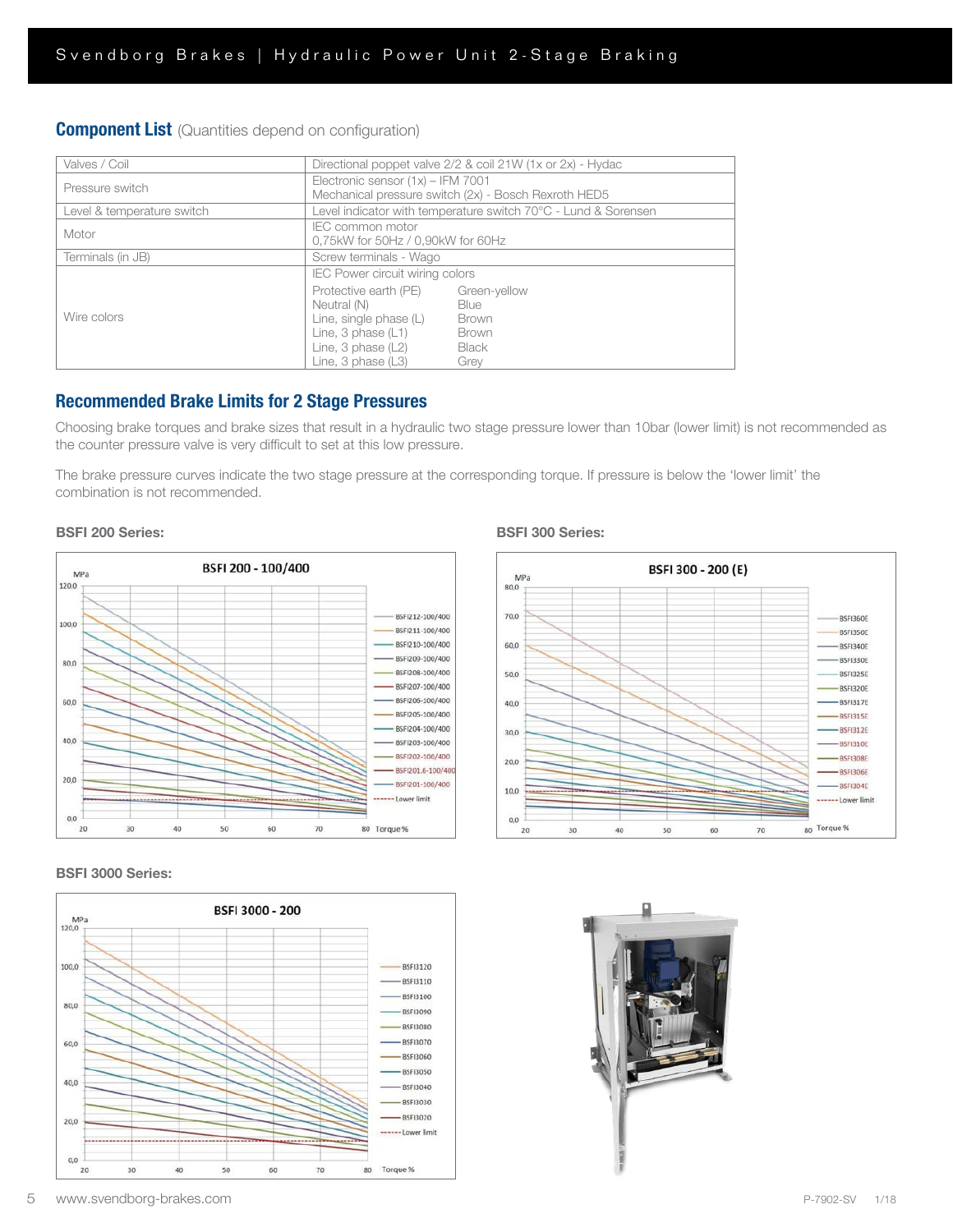# SELECTION SHEET – 2 STAGE HYDRAULIC POWER UNIT

Dimensions (600x800x400mm) (WxHxD)





# HPU Selection Sheet

| Version (select one)<br>Premium (dual return)                           |              |                                       | Accesories (select one)<br>Unit mounted on slides (default) |     |
|-------------------------------------------------------------------------|--------------|---------------------------------------|-------------------------------------------------------------|-----|
| Basic (single return)                                                   |              |                                       | Unit fixed on bracket                                       |     |
| Motor (AC 50 Hz/60Hz)                                                   | (Select one) |                                       | Door mounting (select one)                                  |     |
| TEFC =Fan cooled<br>TENC = Non Ventilated                               | <b>TENV</b>  | <b>TEFC</b>                           | Left side mounted (default)                                 |     |
| 1x230V 50 Hz / 1x230V 60 Hz                                             |              |                                       | Right side mounted                                          |     |
| 3x400V 50 Hz / 3x480V 60 Hz                                             |              |                                       | <b>Cabinet accesories</b>                                   |     |
| 3x500V 50 Hz / 3x575V 60 Hz                                             |              |                                       | Cam lock with double bit (default)                          |     |
| 3x690V 50 Hz / 6x690V 60 Hz                                             |              |                                       | Pad-Lockable swing handle                                   |     |
| Coil voltage (select one)                                               | AC           | DC                                    | Flat cabinet (no sun roof)(default)                         |     |
| 12 VDC                                                                  |              |                                       | Dust cover / sun roof 30°                                   |     |
| 24 VDC                                                                  |              |                                       | Pressure connection entry (select one)                      |     |
| 48 VAC / VDC                                                            |              |                                       | Left side mounted (default)                                 |     |
| 110 VAC                                                                 |              |                                       | Right side mounted                                          |     |
| <b>230 VAC</b>                                                          |              |                                       | Bottom (left) mounted                                       |     |
| Pressure switch (select one)                                            |              | Pressure connection type (select one) |                                                             |     |
| Electrical (IFM) (Port P1)                                              |              |                                       | JIC connection (default)                                    |     |
| Mechanical (Port 40 & 42)                                               |              |                                       | Ermeto connection (10L)                                     |     |
| Hydraulic / brake parameters:                                           |              |                                       |                                                             |     |
| Brake series / size:                                                    |              |                                       |                                                             |     |
| Type of brake (Mono / Dual)                                             |              |                                       |                                                             |     |
| Number of brakes:                                                       |              |                                       |                                                             | pcs |
| Braking torque $M_{\tau}$ % (30-70%): (% of 100% torque)                |              |                                       | $\%$                                                        |     |
| Braking time ∆t (5-25sec): (2-stage time)                               |              |                                       | Sec                                                         |     |
| Standard (if no values given): $M_\text{t}$ % =50% & $\Delta t$ =10 sec |              |                                       |                                                             |     |
| Customer Name / Project:                                                |              |                                       |                                                             |     |
| Other Information:                                                      |              |                                       |                                                             |     |
| Name & Date:                                                            |              |                                       |                                                             |     |

# Technical Specifications

Motor standard IEC – TEFC (fan cooled) IEC – TENV (non ventilated)

#### Available motor voltages

AC 50Hz / 60 Hz 1 x 230V 3 x 400V / 480V 3 x 500V / 575V 3 x 690V / 690V

All AC motors have voltage tolerance  $\pm$  10% Power consumption: 0.75kW (50Hz) 0.90KW (60Hz)

### Available Coil Voltages

DC: 12V, 24V, 48V, 110V AC: 110V, 230V

Power consumption: 19W (one coil)

Oil Tank Size

6 liter / 1.58 gallon (US) / 1.32 gallon (imperial)

Hand Pump Inclusive

Pressure Switch Electronic or Mechanical

Cabinet / Enclosure Stainless steel (1.4305 / AISI 304) incl. junction box

Protection class IP66 Protection class for electrical components IP55

Internal wiring according to IEC EN 60204-1

Mounted on suspension bracket with dampers and lifting point. Drip tray to take spills. Slides for easy maintenance (optional).

### Ambient Temperature Limits

-20°C to +50°C / -4°F to +122°F The hydraulic fluid must match temperature level

### Altitude

Below 1000 MASL

### Weight

Approx.: 100kg / 220lb (without oil)